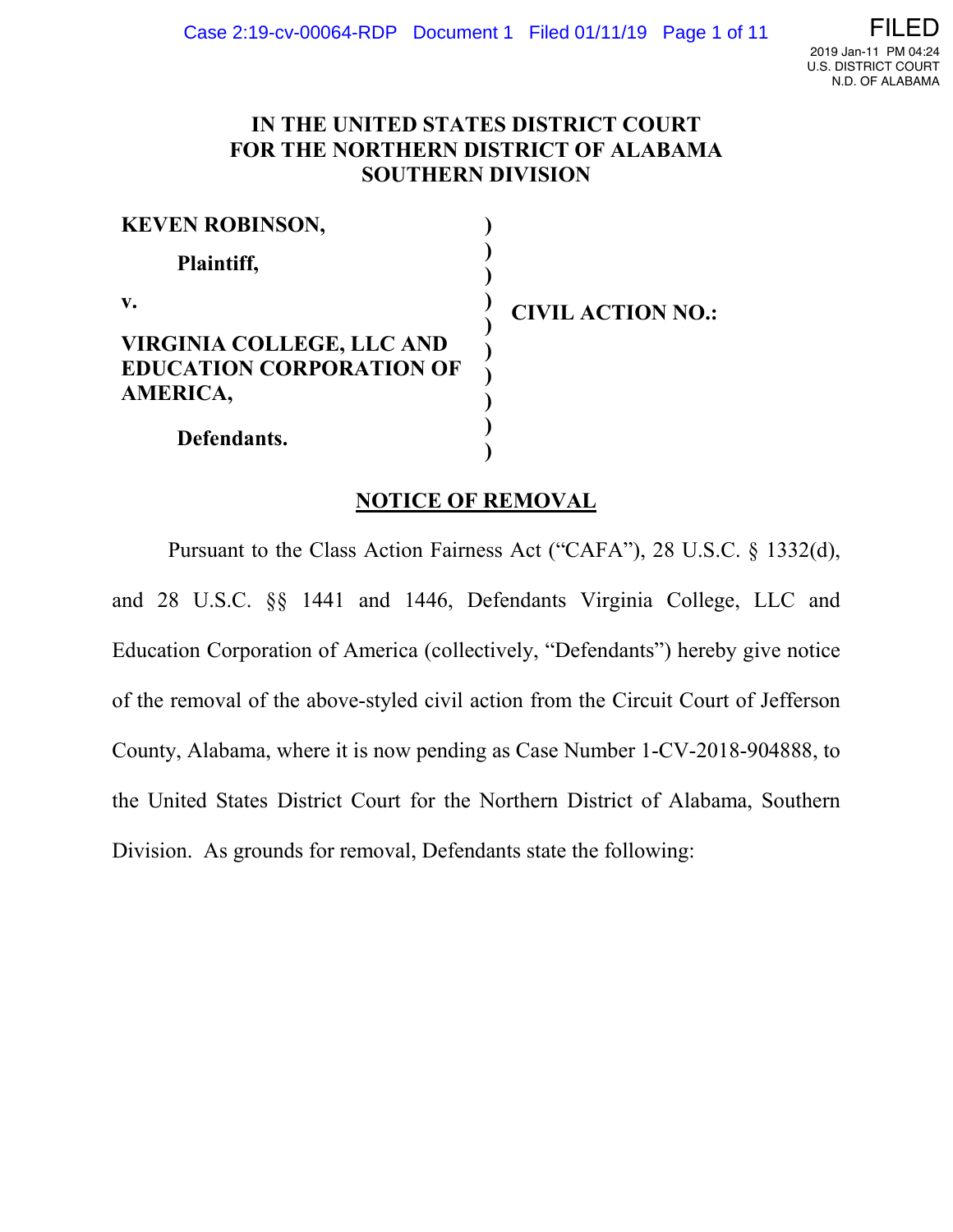## **ALLEGATIONS OF THE COMPLAINT**

1. On December 5, 2018, Plaintiff Keven Robinson filed a Class Action Complaint for Damages in the Circuit Court of Jefferson County, Alabama, in the civil action styled as *Keven Robinson v. Virginia College, LLC, et al.*, No. 1-CV-2018-904888. (*See generally* Complaint, attached hereto as **"Exhibit 1"**).

2. The Complaint contains claims seeking relief on behalf of a putative nationwide class, *inter alia*, alleging the following claims: (1) negligence; (2) wantonness; (3) Alabama Deceptive Trade Practices Act; (4) breach of implied warranty; (5) breach of contract; (6) unjust enrichment; and (7) injunctive relief. (*Id.*)

3. The Complaint alleges four different purported classes. One putative class is defined as: "All students who paid tuition to and obtained a degree from Virginia College and who were not enrolled there as of noon central time on December 4, 2018 ("Former Student Class")." (*Id.* ¶ 22(a)). There is no geographical limitation on this purported class and thus the Complaint seeks a Former Student Class of all such former students nationwide.

4. The Complaint also alleges a "Current Student Class" defined as: "All students who paid tuition to and were enrolled at Virginia College as of noon central time on December 4, 2018 but who had not yet obtained the degree for which they paid tuition." (*Id.*  $\P$  22(b)). There is no geographical limitation on this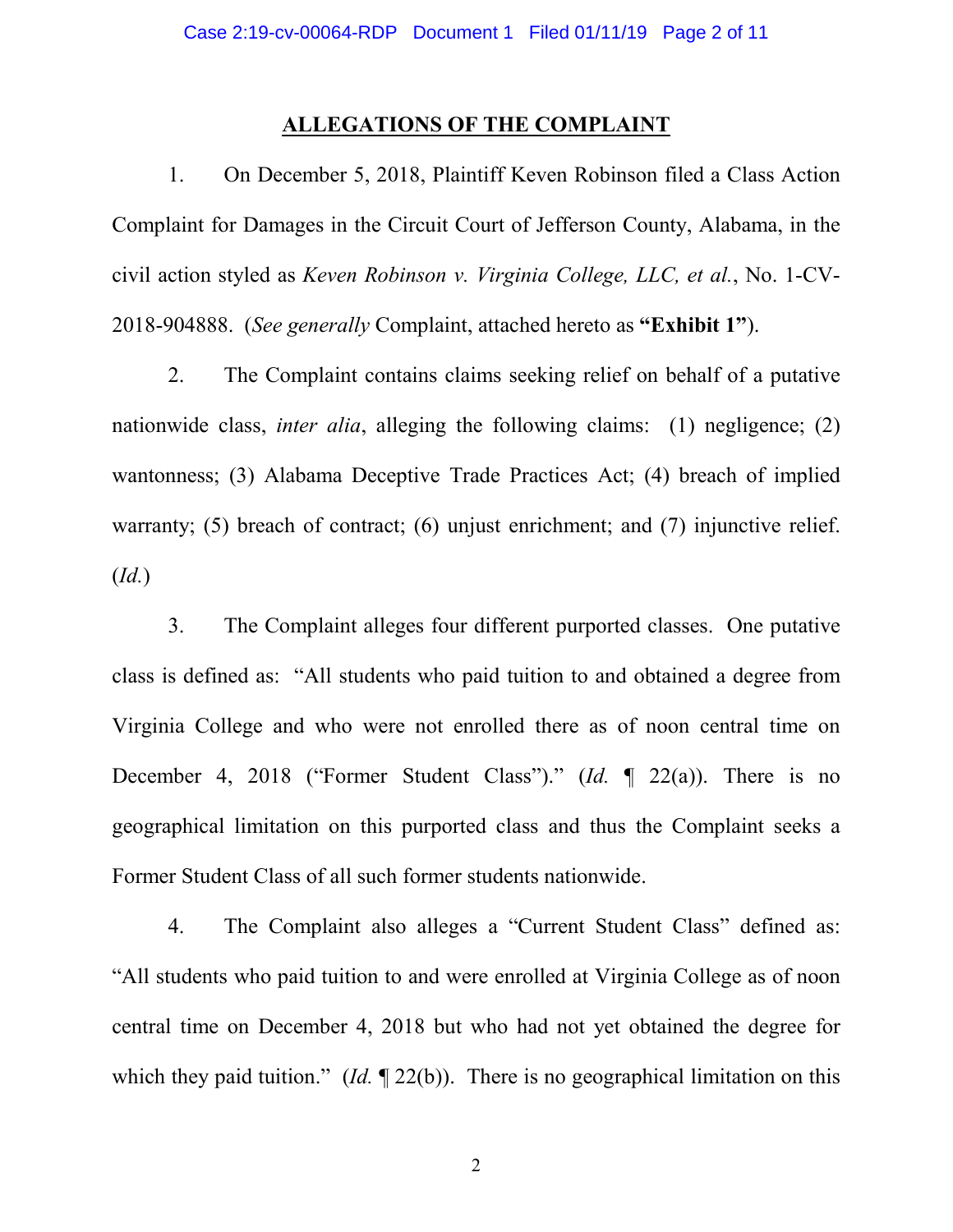purported class and thus the Complaint seeks a Current Student Class of all such current students nationwide.

## **REMOVAL PROCEDURES**

5. In accordance with 28 U.S.C. § 1446(a), a copy of all "process, pleadings and orders" received by Defendants are attached hereto as "**Exhibit 2**."

6. Defendant Virginia College, LLC ("Virginia College") and Defendant Education Corporation of America ("ECA") were served with the Complaint in this case on December 13, 2018. (Declaration of Roger Swartzwelder, ¶ 5, attached as **"Exhibit 3"**). Therefore, this Notice of Removal has been timely filed pursuant to 28 U.S.C. § 1446(b), because Defendants are filing this Notice of Removal "within 30 days after the receipt by the defendant[s], through service or otherwise, of a copy of the initial pleading . . . ."

7. This action is removable pursuant to 28 U.S.C. § 1441, which authorizes removal of any civil action brought in a state court in which the United States District Court has original jurisdiction. This Court has original jurisdiction based upon 28 U.S.C. § 1332(d) because this is a class action with at least 100 putative class members, there is diversity of citizenship between at least one class member and a defendant, and the aggregate amount in controversy exceeds \$5,000,000.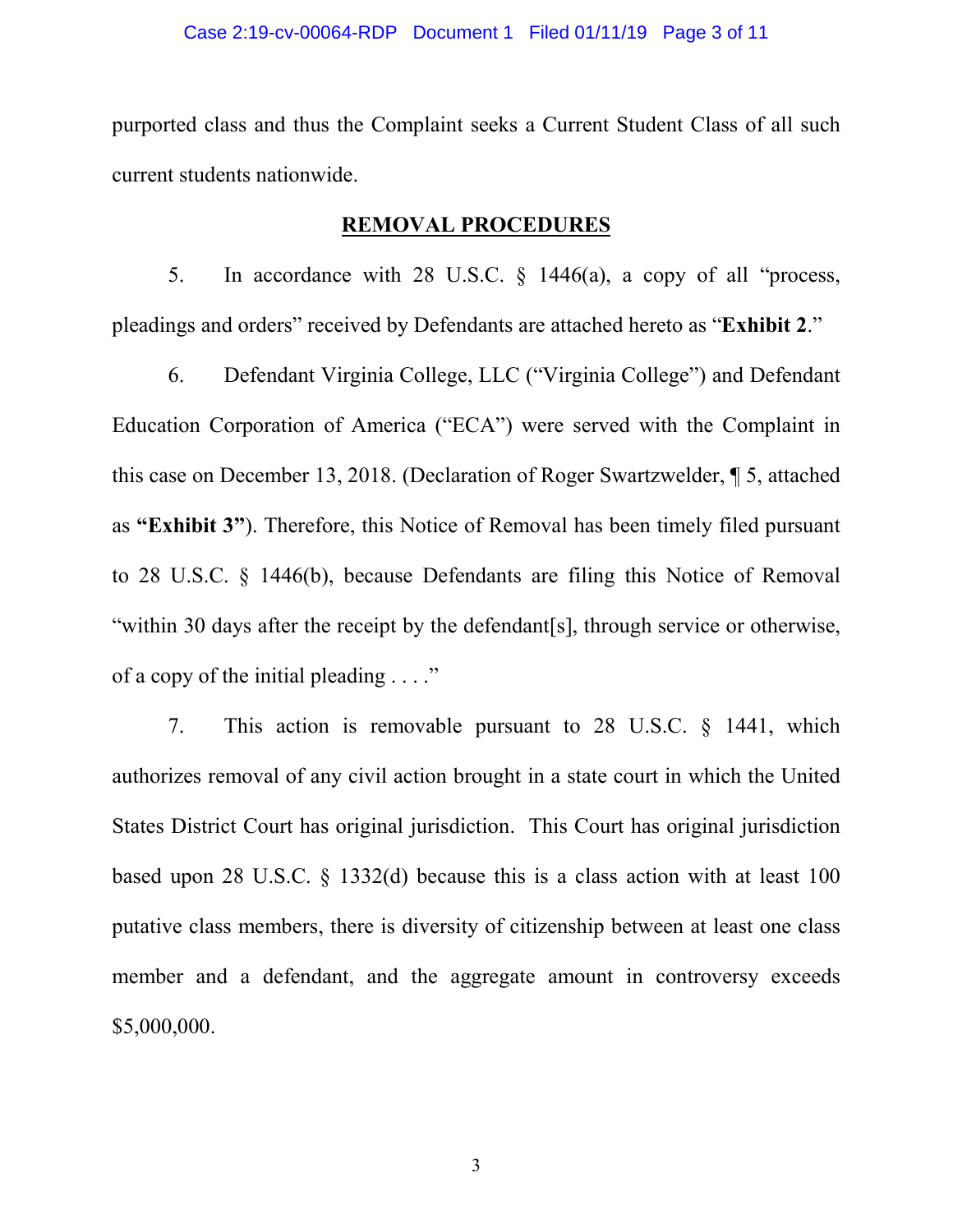8. Pursuant to 28 U.S.C. § 1441(a), this case is properly removable to this Court, which is the United States District Court for the district and division embracing Jefferson County, Alabama, where the state court action is pending. *See* 28 U.S.C. § 81(a)(3).

9. Pursuant to 28 U.S.C. § 1446(d), a copy of this Notice of Removal is being served on Plaintiff on this date, and a copy of this Notice of Removal is being filed with the Clerk of Court for the Circuit Court of Jefferson County, Alabama.

## **CAFA JURISDICTION**

10. This Court has subject matter jurisdiction pursuant to CAFA because this is a class action with at least 100 putative class members, there is diversity of citizenship between at least one class member and one defendant (minimal diversity), and the aggregate amount in controversy exceeds \$5,000,000.

## Plaintiff's Action is a Class Action for Purposes of CAFA

11. The Complaint is titled: "Class Action Complaint." (Complaint, p. 1). It states: "Plaintiff Robinson brings this action as a class action pursuant to Rule 23 of the Alabama Rules of Civil Procedure for the following classes" and then defines four separate purported classes, including the Former Student Class and Current Student Class identified above. (*Id.* ¶ 22). The Complaint alleges that there are "common questions of law and fact that are of general interest to the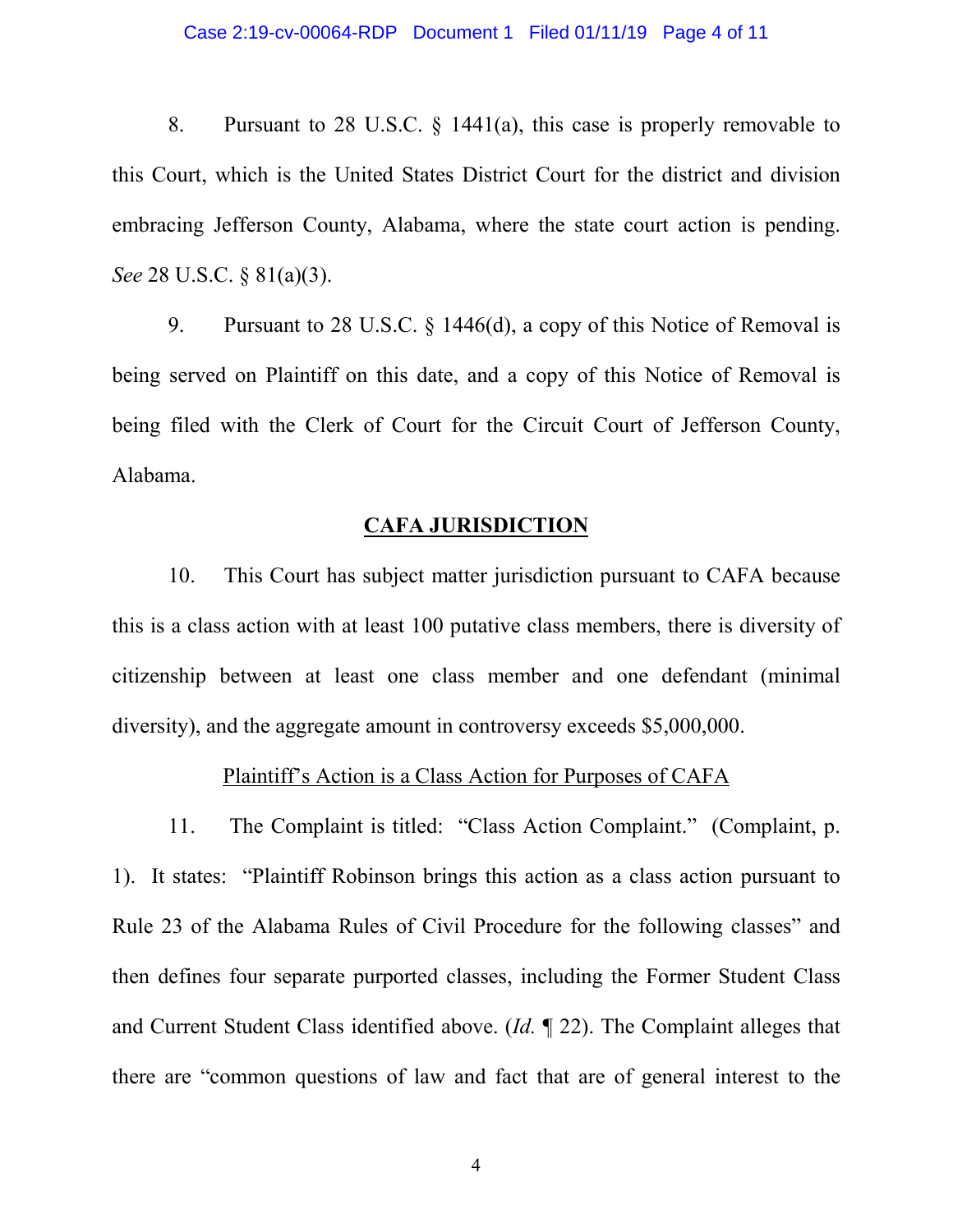#### Case 2:19-cv-00064-RDP Document 1 Filed 01/11/19 Page 5 of 11

Class," that the "claims of Plaintiff Robinson are typical of the claims of the Class," that "Plaintiff Robinson will fairly and adequately protect the interests of the Class," that "[b]ased on information and belief, the total number of members of the Class exceeds 100 members and is so numerous that separate joinder of each member is impracticable," that the "class action is superior to other available methods for the fair and efficient adjudication of the controversy," and that "[q]uestions of law and fact predominate over any questions affecting only individual members." (*Id.* ¶¶ 22-29).

12. As such, this matter is a class action as that term is defined pursuant to 28 U.S.C. § 1332(d)(1)(B) and 28 U.S.C. § 1453.1

#### The Number of Alleged Class Members Exceeds 100

13. Plaintiff alleges that the putative class he seeks to represent exceeds one hundred (100) members. (*See* Complaint, ¶ 26). This purported class action thus meets the requirements of 28 U.S.C.  $\S$  1332(d)(5)(B).

## Diversity of Citizenship Exists

14. CAFA requires only minimal diversity for class actions in which "any member of a class of plaintiffs is a citizen of a State different from any defendant." 28 U.S.C. § 1332(d)(2)(A). With minimal diversity under CAFA, "only one

<sup>&</sup>lt;sup>1</sup> Although this action was filed by Plaintiff as a putative class action and is therefore removable under the relevant statutes, Defendants do not admit that this action can properly proceed as a class action. Defendants expressly reserve the right to challenge whether the action brought by Plaintiff meets the requirements of Fed. R. Civ. P. 23 or any other applicable rule.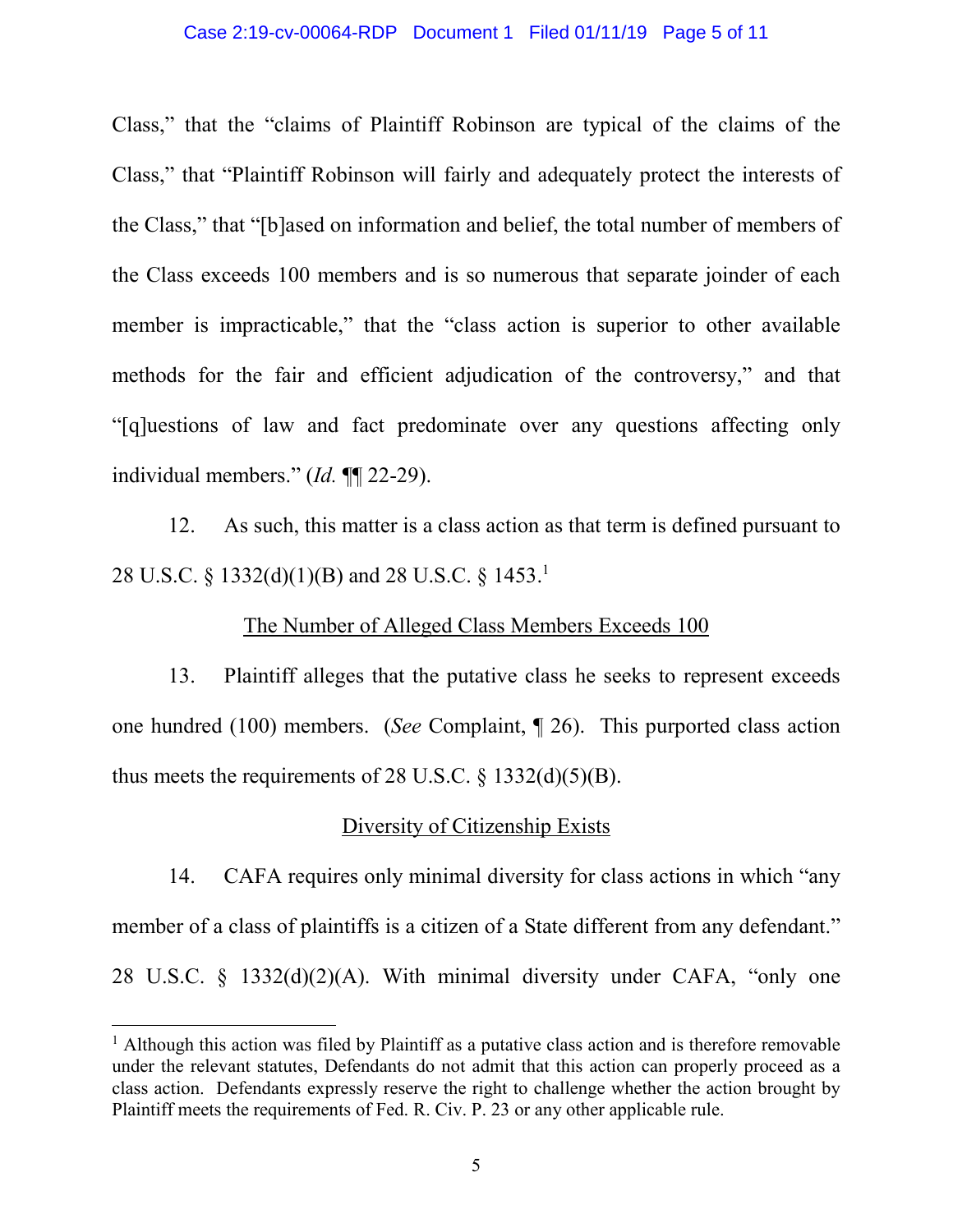## Case 2:19-cv-00064-RDP Document 1 Filed 01/11/19 Page 6 of 11

member of the plaintiff class – named or unnamed – must be diverse from any one defendant." *Lowery v. Ala. Power Co.*, 483 F. 3d 1184, 1194 n. 24 (11th Cir. 2007).

15. Defendant Virginia College is a limited liability company. (Swartzwelder Decl. ¶ 3). A limited liability company is a "citizen wherever a member of that entity is a citizen." *Carden v. Arkoma Assoc.*, 494 U.S. 185, 195 (1990); *Rolling Greens MHP, L.P. v. Comcast SCH Holdings, L.L.C.*, 374 F. 3d 1020, 1021 (11<sup>th</sup> Cir. 2004). The sole member of Virginia College is Defendant ECA. (*Id.*, ¶ 4).

16. Defendant ECA is a Delaware corporation with its principal place of business in Alabama. (*Id.*, ¶ 4; Compl. ¶ 13).

17. Plaintiff avers that he is an Alabama citizen, residing and domiciled in Jefferson County, Alabama. (Compl. ¶ 11). Plaintiff's purported Former Student Class, however, includes at least one such former student who is a citizen of the state of Florida, at least one who is a citizen of the state of Georgia, at least one who is a citizen of the state of North Carolina, at least one who is a citizen of the state of South Carolina, and at least one who is a citizen of the state of Tennessee. (Swartzwelder Decl. ¶ 6). Any one of these purported class member former students satisfies minimal diversity. Because there is at least one unnamed class member who is a citizen of a state other than Delaware and Alabama, and the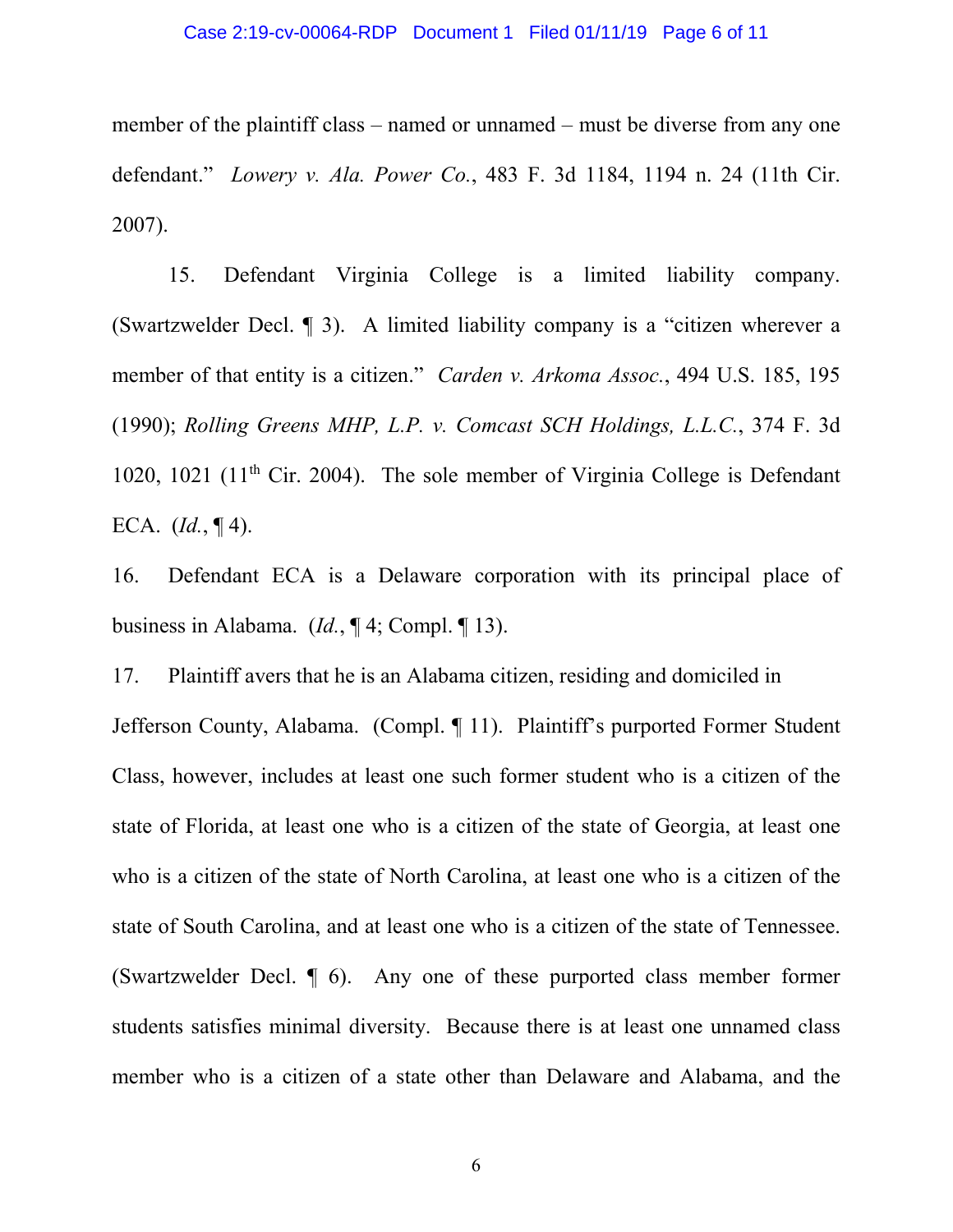## Case 2:19-cv-00064-RDP Document 1 Filed 01/11/19 Page 7 of 11

defendants are citizens of Delaware and Alabama, CAFA's requirement of minimal diversity is satisfied.

#### The Amount in Controversy Requirement Is Satisfied

18. Under CAFA, "the claims of the individual class members shall be aggregated to determine whether the matter in controversy exceeds the sum or value of \$5,000,000 exclusive of interests and costs." 28 U.S.C. § 1332(d)(6).

19. A removing defendant is not required to provide evidence to support the amount in controversy in its Notice of Removal. All that is required is a "short and plain statement of the grounds for removal," including a "plausible allegation that the amount in controversy exceeds the jurisdictional threshold." *Dart Cherokee Basin Operating Co. v. Owens*, 135 S. Ct. 547, 553, 554 (2014)). Thus, "a removing 'defendant's amount-in-controversy allegation should be accepted when not contested by the plaintiff or questioned by the court.'" *Id.* at 553.

20. Here, Plaintiff seeks compensatory damages, including "the loss of the value of their degrees, the loss of any opportunity to complete unfinished degree programs, and the loss of all monies paid to the Defendants as tuition." (Compl. ¶¶ 35, 42, 63, 72) (emphasis added). Although the amount of compensatory damages are not expressly stated in the Complaint, at a minimum, Plaintiff is claiming compensatory damages for the cost of tuition for the class members. Defendant Virginia College has received over \$5,000,000 in tuition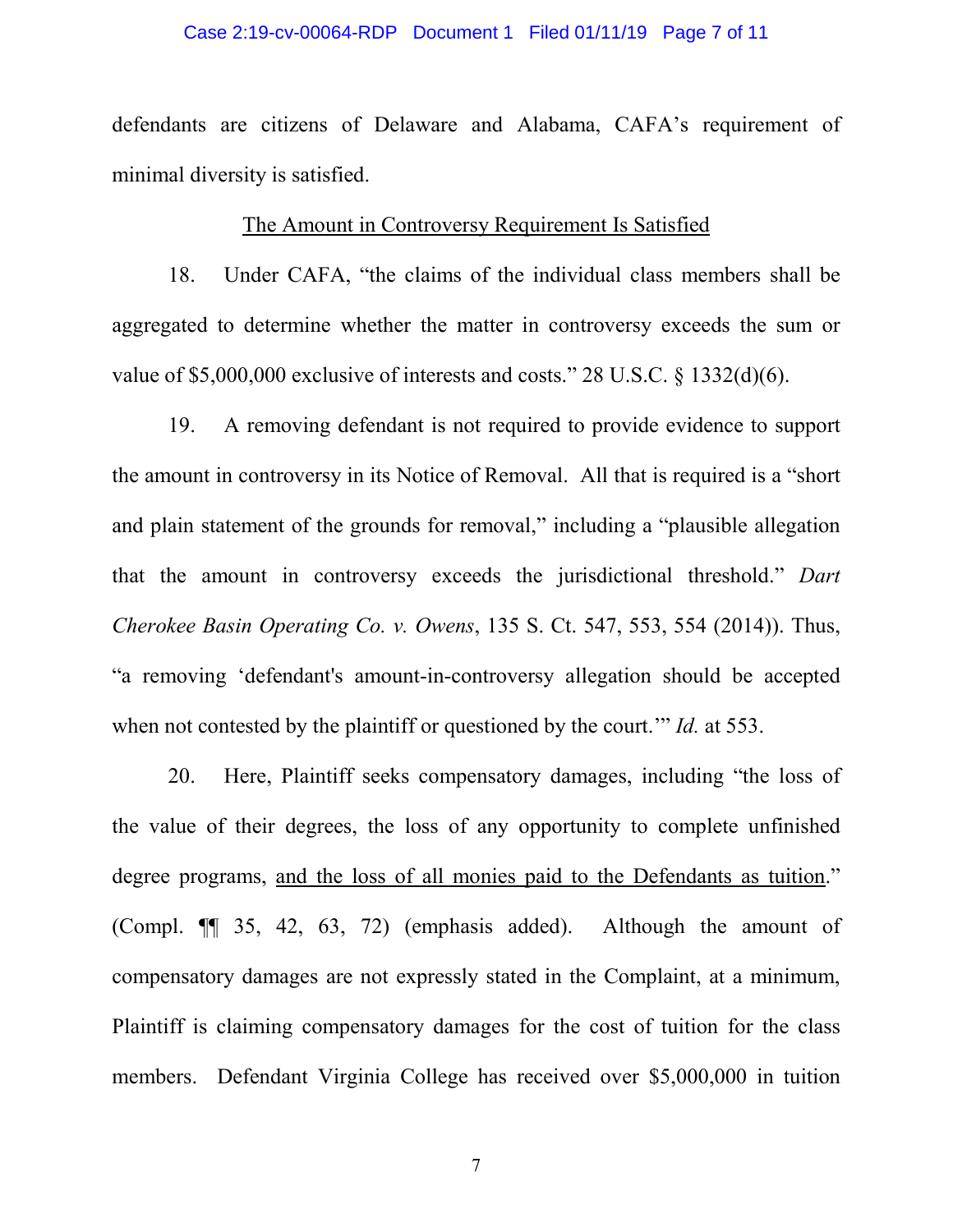## Case 2:19-cv-00064-RDP Document 1 Filed 01/11/19 Page 8 of 11

money from students and former students. (Swartzwelder Decl. 1 8). Thus, Plaintiffs' request for compensatory damages in the form of repayment of tuition paid alone well exceeds the \$5,000,000 amount in controversy under CAFA.

21. Plaintiff also seeks punitive damages. (Compl. ¶¶ 42, 51, 63, 72). The Eleventh Circuit has held that in "determining the jurisdictional amount in diversity cases, punitive damages must be considered, unless it is apparent to a legal certainty that such cannot be recovered." *Holley Equip. Co. v. Credit Alliance Corp.*, 821 F. 2d 1531, 1535 (11th Cir. 1987). Here, Plaintiff may potentially recover punitive damages if he successfully proves his claim for wantonness. *See Shiv-Ram v. McCaleb*, 892 So. 2d 299, 313 (Ala. 2003). Conceivably, Plaintiff could recover up to three times the compensatory damages awarded in punitive damages. *See* Ala. Code § 6-11-21; *see also McDaniel v. Fifth Third Bank*, 568 Fed. Appx. 729 (11th Cir. 2014) ("Any inquiry into whether [a plaintiff] *would* actually recover [sufficient punitive damage] amounts is unnecessary and inappropriate. For the purposes of establishing jurisdiction, it is enough to show that he *could.*").

22. In addition to compensatory and punitive damages, Plaintiff also seeks injunctive relief. (Compl. ¶¶ 79-82). The Eleventh Circuit has held that courts should include in the amount in controversy "the monetary value of the object of the litigation that would flow to the plaintiffs if the injunction were granted."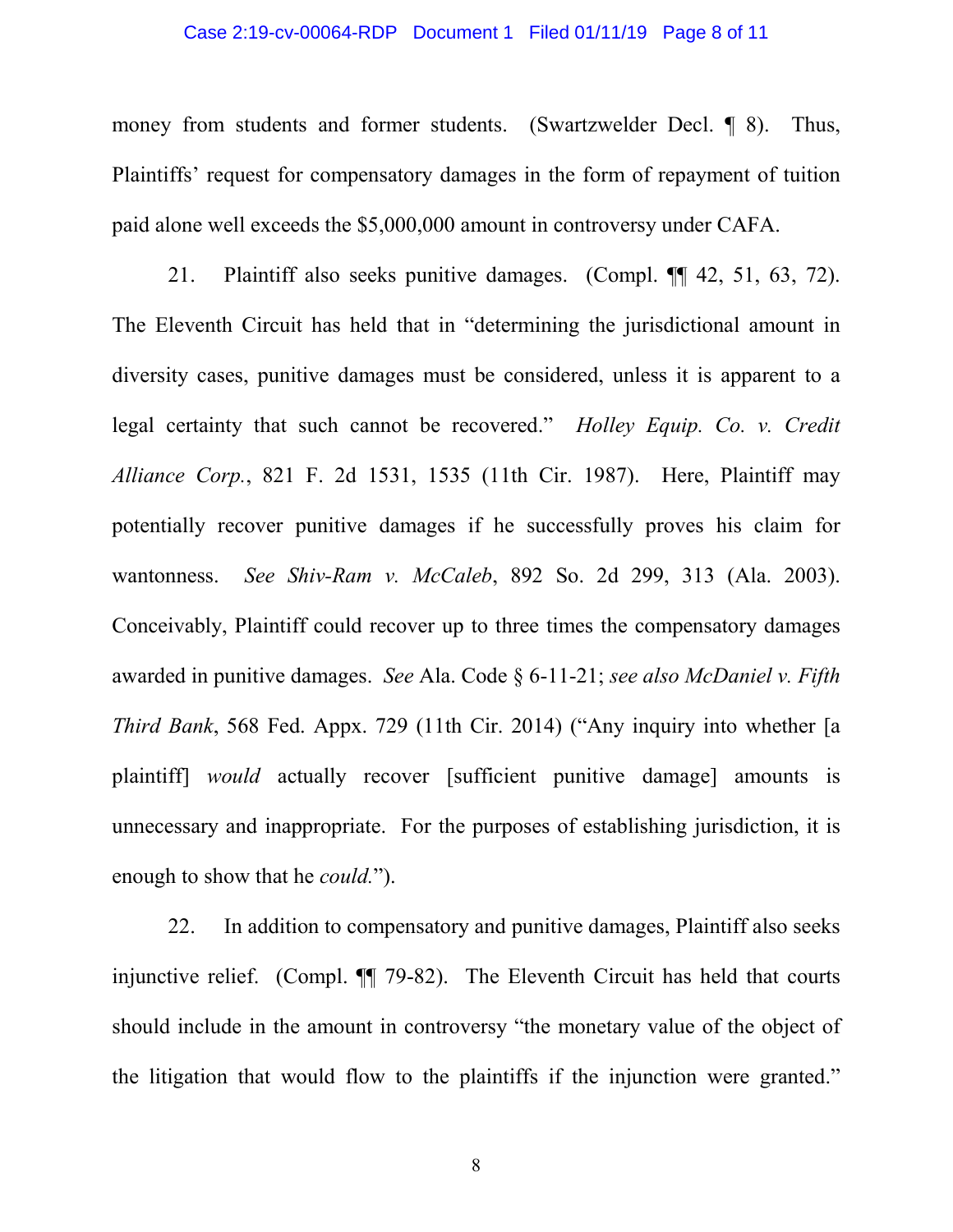## Case 2:19-cv-00064-RDP Document 1 Filed 01/11/19 Page 9 of 11

*Mann v. Unum Life Ins. Of Am.*, 505 Fed. Appx. 854, 856 (11<sup>th</sup> Cir. 2013) (citation omitted). Here, Plaintiff specifically seeks injunctive relief requesting that Defendants "be required to provide education at accredited institutions free of charge." (Compl., ¶ 81). This will undoubtedly be costly for Defendants.

23. Finally, Plaintiff seeks attorneys' fees under the Alabama Deceptive Trade Practices Act. (Compl. ¶ 51). Attorneys' fees may be included in the amount in controversy "when an award of fees is authorized either by statute or contract." *Smith v. GTE Corp.*, 236 F. 3d 1292, 1305 (11th Cir. 2001). Here, Plaintiff brings a claim under the Alabama Deceptive Trade Practices Act, which expressly allows for recovery of attorney fees. Ala. Code  $\S$  8-19-10(a)(3).

24. In total, the damages and relief that Plaintiff seeks easily exceeds the \$5,000,000 CAFA threshold.

25. If any question arises as to the propriety of the removal of this action, Defendants respectfully request the opportunity to submit a brief and further evidence, as well as oral argument, in support of its position that this case was properly removed.

#### **CONCLUSION**

For the reasons set forth above, Defendants respectfully request that this action be, and is hereby, removed to this Court; that this Court assume jurisdiction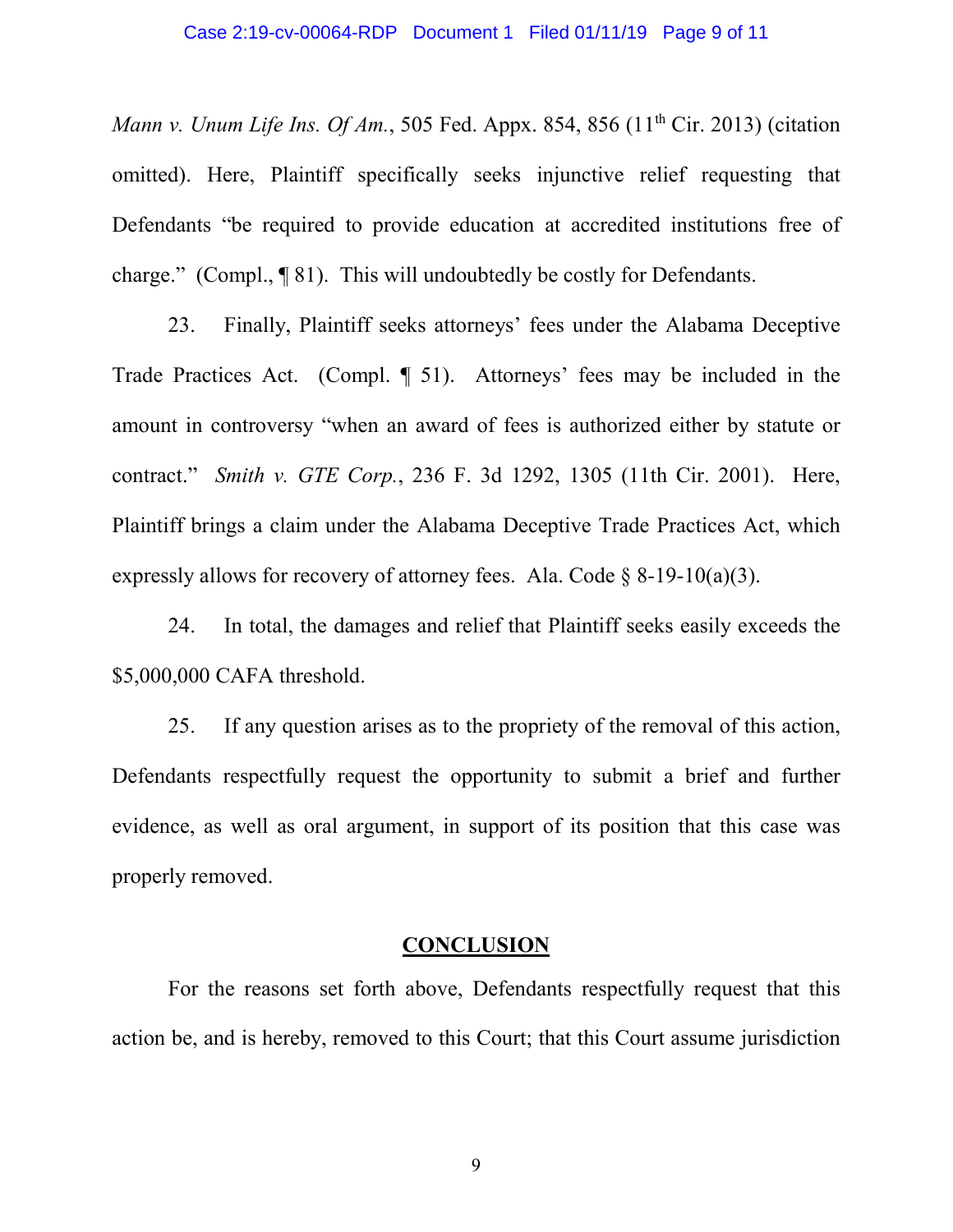of this action; and that this Court enter such other and further orders as may be necessary to accomplish the requested removal.

Dated: January 11, 2019.

Respectfully submitted,

*/s/ Tres Cleveland\_\_\_\_\_\_\_\_\_\_\_\_\_\_\_\_\_\_\_\_*  Ollie A. ("Tres") Cleveland, III Brandt P. Hill **MAYNARD, COOPER & GALE, P.C.** 1901 Sixth Avenue North 2400 Regions/Harbert Plaza Birmingham, Alabama 35203-2602 Phone: (205) 254-1000 Fax: (205) 254-1999 (fax) tcleveland@maynardcooper.com bhill@maynardcooper.com

*Attorneys for Defendants*